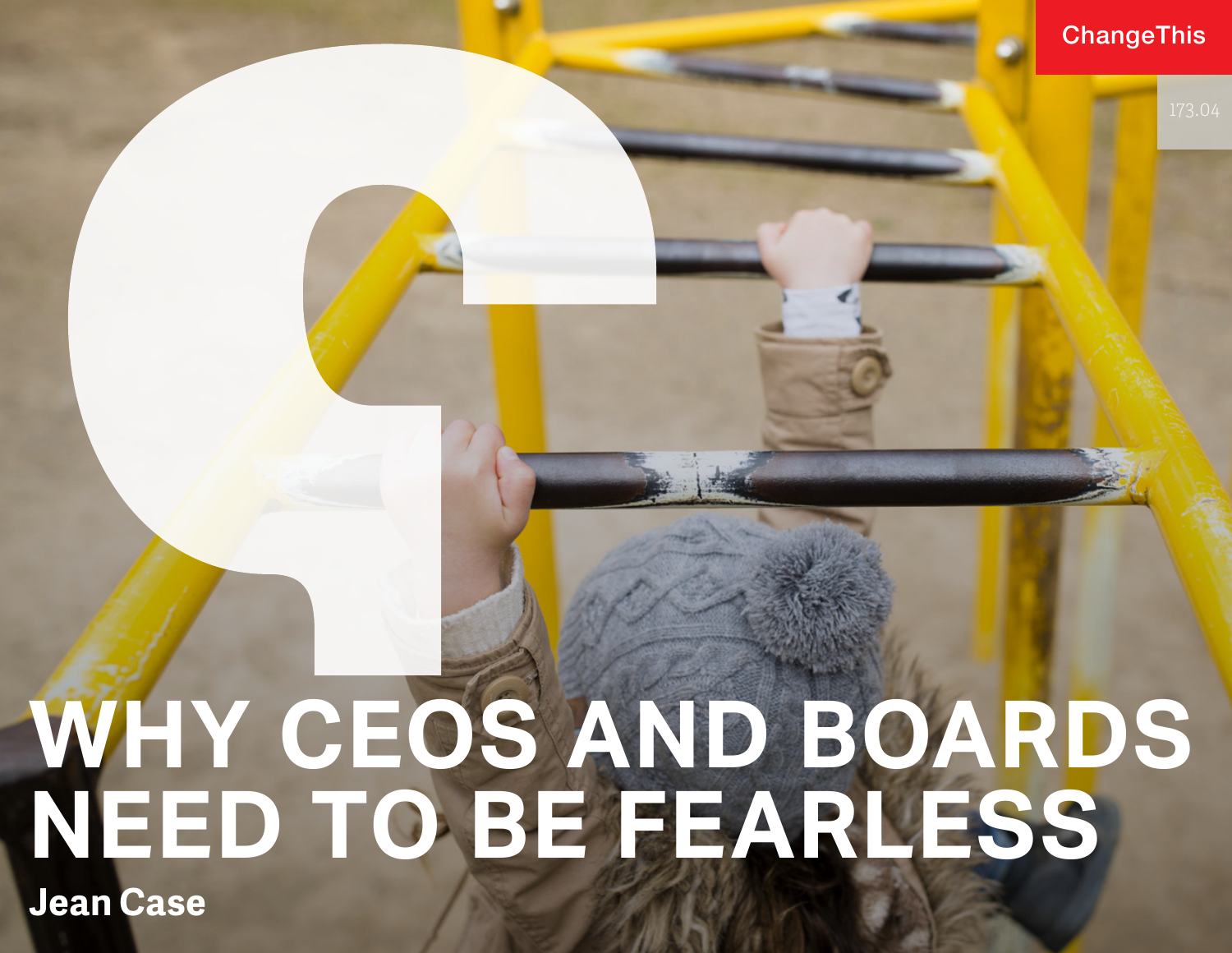—poverty, civil unrest, political stalemates, economic divisions, climate change—play out daily against the backdrop of our living rooms. But if these problems seem too big and complex easier to ignore than to even attempt to solve—know that there has never been a better time to engage. An explosion of technological innovation is transforming the way we live. And if we're going to keep up with the rapid pace of change, we need to rethink the old ways of doing things.

What does that mean for those of us in the business world—specifically those who lead them?

Over the years, I've had the great privilege of serving on a wide range of boards—from early stage startup companies to large, established entities—and have observed firsthand the variety of hats board members can wear. The role of board member compels one to be diligent as a fiduciary. What is often not well understood is that while the role of fiduciary is necessary, it is not entirely sufficient. Board members also need to be champions of, and networkers for, the organizations they serve. And, particularly in a world where change is accelerating and disruption is becoming the norm, board members also need to step up and challenge the organizations they care so much about—and the same goes for CEOs.

Drop into the average board meeting as an observer and you'll be quick to spot the helpful board member offering up valuable insights or supportive compliments. What might be harder to spot is the "fearless challenger" in the mix. And this is for a good reason: quite commonly, board members view their role predominantly as "protectors" of the organization. For some, this mandate is a call to exercise an abundance of caution and focus on risk mitigation—in essence, do what they can to be sure bad things don't happen. But the reality is that today's board members and CEOs have to go even further—challenging the organization to take measured risks and to constantly adapt to a changing environment.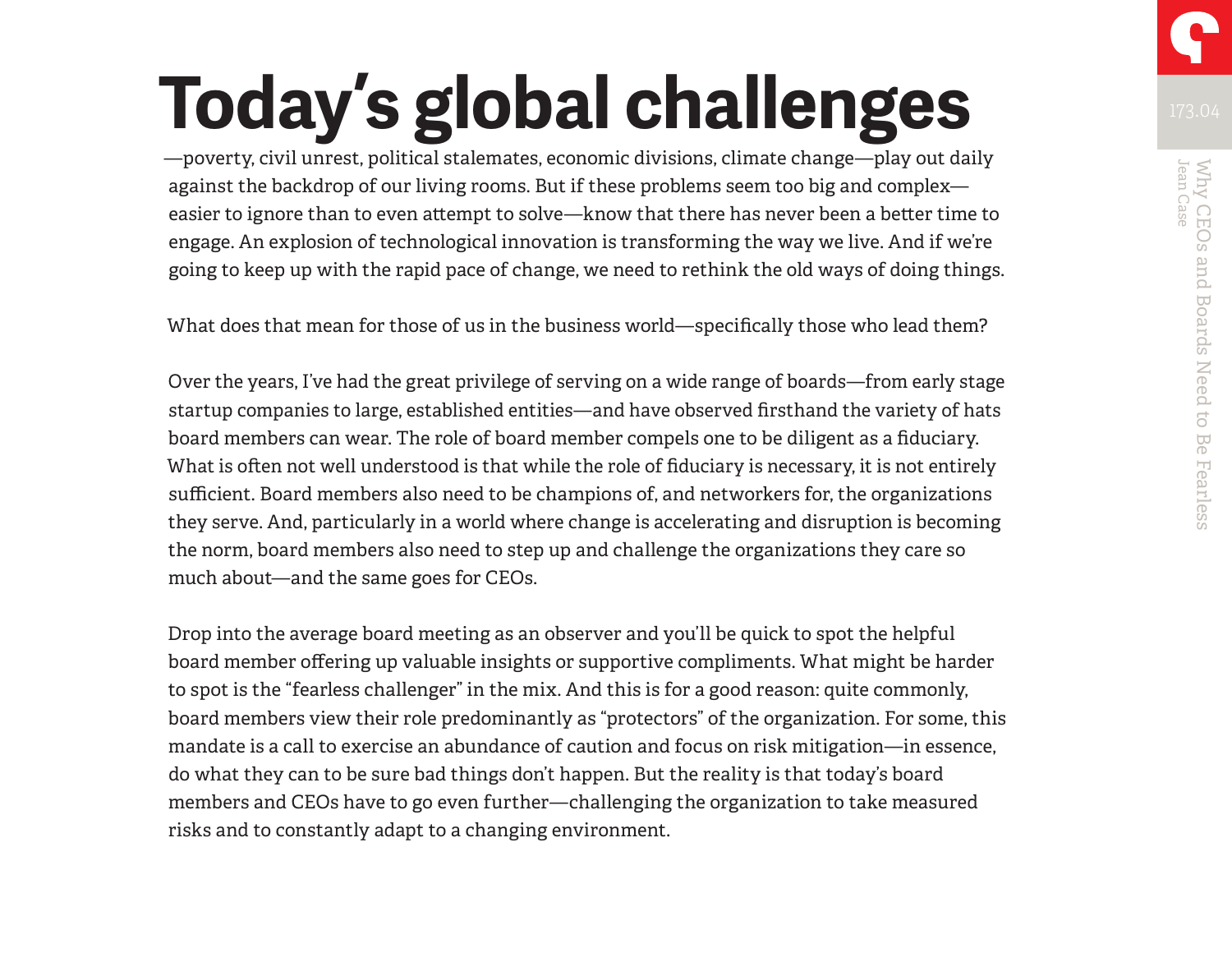We live in a world where the pace of change is unprecedented. It's not just the old organizations that have to reinvent their ways of doing business to keep pace. A look at the younger generation of highly successful organizations such as Google, Apple and Amazon reveal how these companies routinely adapt their structures, their practices and even their workforce to stay relevant and ensure they are well poised for the future, ready to seize new market opportunities as they emerge. Or, as Bob Iger, CEO of the Walt Disney Company has said, *"If you want to thrive in a disrupted world, you have be incredibly adept at not standing still."* 

Yet, when I work with CEOs and boards of traditional organizations, I can see board members squirm in their chairs if I ask a question about their appetite for risk taking. It doesn't come naturally to run toward risk, and yet in science, medicine and technology we understand the important role of measured risk-taking in trying new things, in innovating. So what if you substituted the term "research and development" for "risk-taking"? Could boards or CEOs begin to embrace the idea that new, unproven things will be tried, perhaps moving the perception of risk from a potentially reckless act to an intentional and often incremental process?

Indeed, while it is appropriate for any fiduciary to consider risk mitigation for an organization, it is equally important to consider the risk of not taking the risk. Through time there have been many examples of organizations we can learn from that missed the mark on this front. Shouldn't Kodak have brought us Instagram? Shouldn't Blockbuster have brought us Netflix? Instead, they were utterly disrupted by these upstarts. These companies didn't have their heads in the sand—they were aware of the upstart challenges—but they didn't organize and prioritize to meet the challenge. They were taking what they thought was the safe route, and it turned out to be the risky route. They were stuck playing defense when they needed to play offense and take some risks.

So, how to we instill the idea of risk-taking in our CEOs and among board members? How can these ideas be put into practice?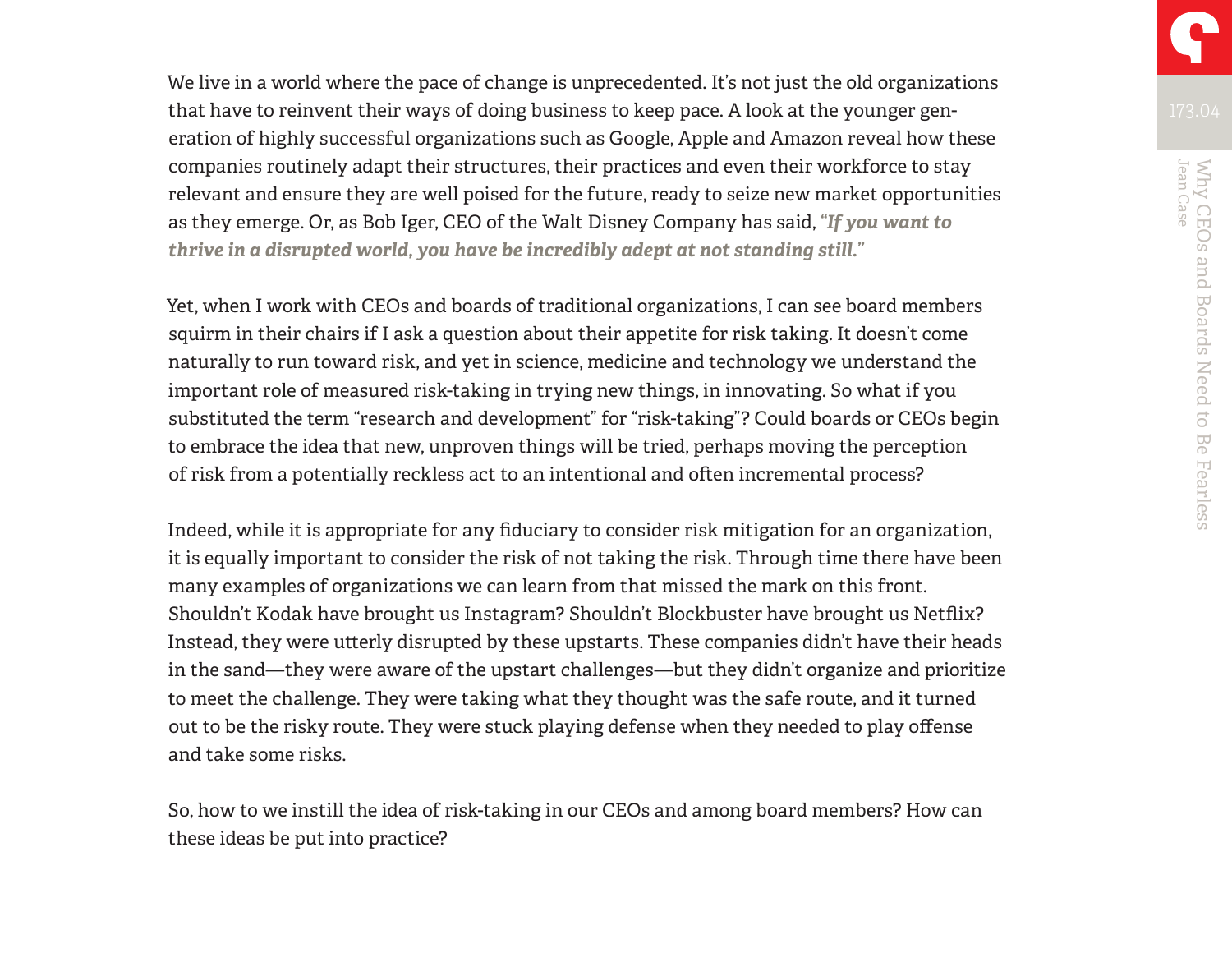Sometimes taking "a toe in the water" approach is the best way to get comfortable with the idea of experimenting in new ways. In my work with more risk-averse organizations, I often suggest they think about making a limited investment or testing out a limited number of new ideas. In this way, risk stops being scary and becomes R&D.

Talk to CEOs who have embraced this thinking and they will be quick to point out that R&D is the lifeblood of innovative companies. Yes, some things will fail as you discover what works and what doesn't. But as Einstein reportedly said, "You never fail until you stop trying." This is true whether you're starting a company, developing a product, or moving to new markets. And for those who fear they don't have a budget to enable R&D approaches, I would remind them of the words of one of our greatest modern-day innovators, Steve Jobs: "Innovation has nothing to do with how many R&D dollars you have. When Apple came up with the Mac, IBM was spending at least one hundred times more on R&D. It's not about money. It's about the people you have, how you're led and how much you get it."

While it is appropriate for any fiduciary to consider risk mitigation for an organization, it is equally important to consider the risk of not taking the risk.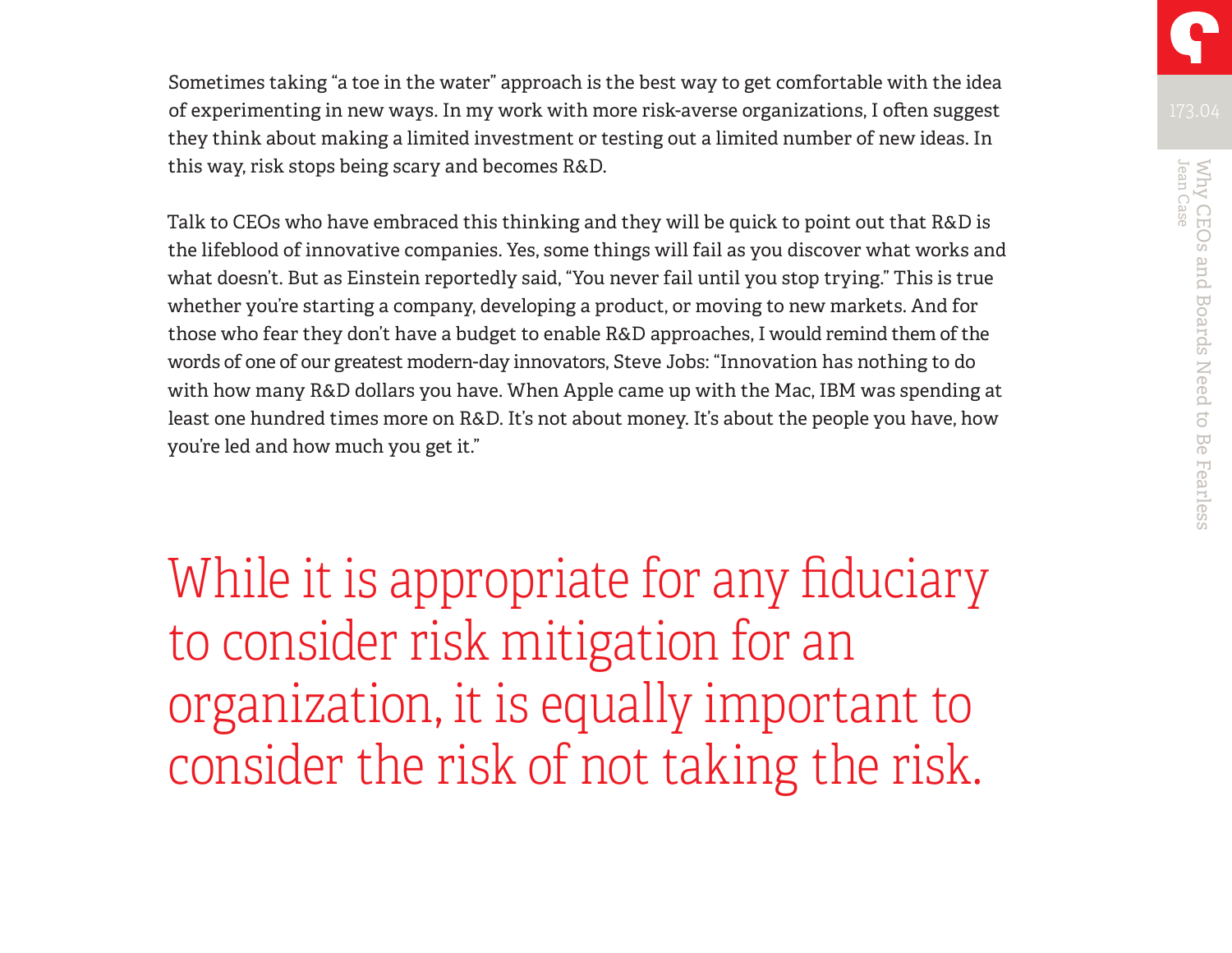And we live in a time when testing a plan or product quickly and with limited resources can be done faster than ever. You can put your concept in front of the market and start absorbing market signals before there is a real product, and in some cases before a company is even formed.

In his celebrated book *The Lean Startup*, Eric Ries highlights the story of Zappos, the highly successful online shoe seller who brings this ethos of low-cost testing to life. When Zappos founder Nick Swinmurn had the idea for the company, people told him that buying shoes online was crazy, because you have to try them on. But Swinmurn wasn't convinced. He went to retailers and asked if he could take pictures of their shoes and put them online. Then he built a one-page site with the pictures and included a way for people to order them. When somebody ordered shoes, Swinmurn would go buy them and ship them off. He obviously couldn't do this for long, but he did it long enough to learn where the challenges would be and what customers wanted. Then he launched his company. There are many examples like Zappos of building improvement measures into the design process and inviting customers to take part in innovation.

In this way, risk becomes R&D, and opportunities flourish.

CEOs and their boards no longer can afford to stand still in a fast-changing world if they are looking to stay ahead of the curve, maximize growth and opportunity, and adapt to a changing marketplace. They must embrace the "secret sauce" of the companies and individuals who have achieved transformational breakthroughs—by being bold and taking risks. In short, they need to Be Fearless.

What they thought was the safe route … turned out to be the risky route.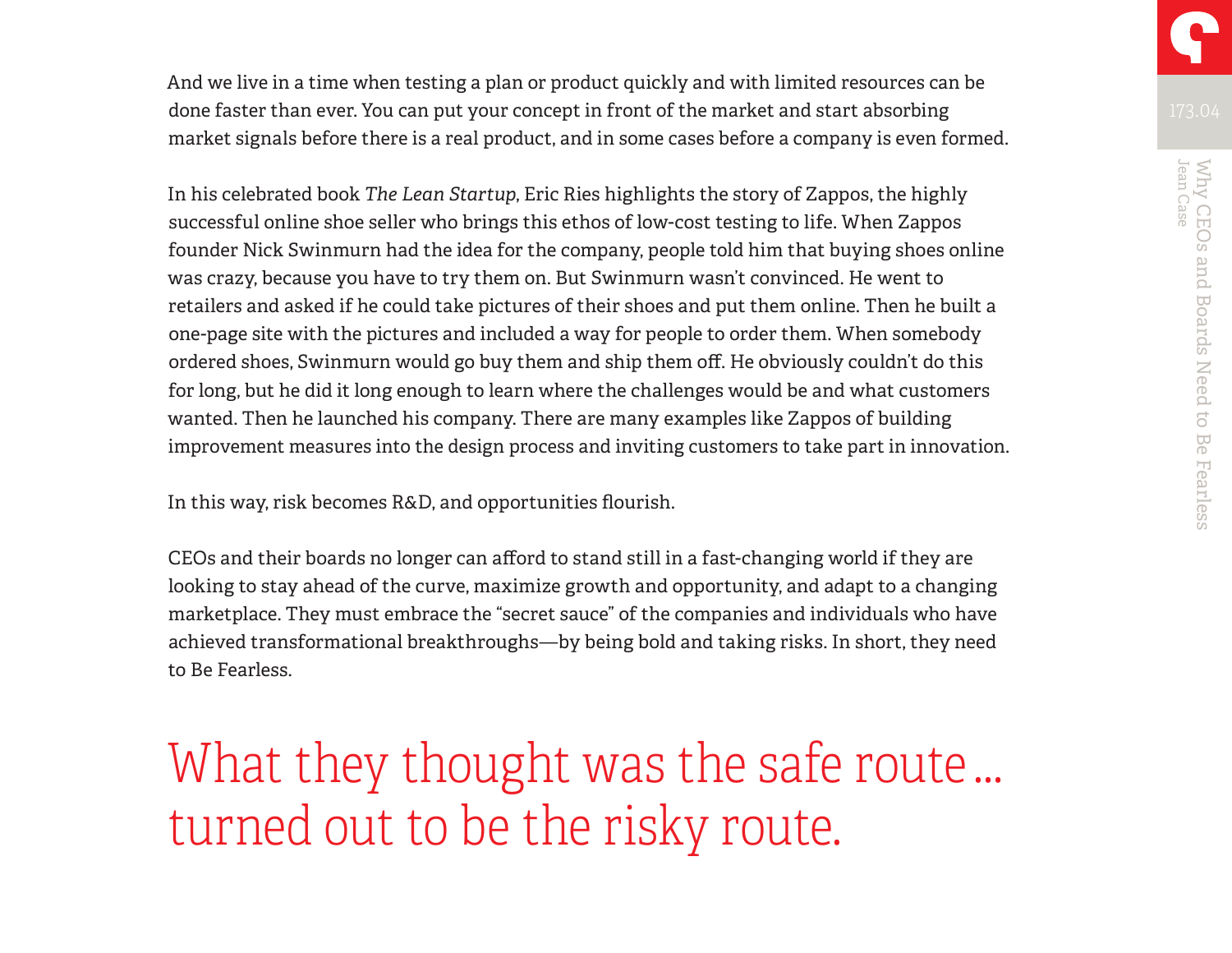# **5 Be Fearless Principles**

**1** | **Make a big bet.** So many people and organizations are naturally cautious. They look at what seemed to work in the past and try to do more of it, leading to only incremental advances. Every truly history-making transformation has occurred when people have decided to go for revolutionary change.

**2** | **Be bold, take risks.** Have the guts to try new, unproven things and the rigor to continue experimenting. Risk-taking is not a blind leap off a cliff but a lengthy process of trial and error. And it doesn't end with the launch of a product or the start of a movement. You need to be willing to risk the next big idea, even if it means upsetting your own status quo.

**3** | **Make failure matter.** Great achievers view failure as a necessary part of advancing toward success. No one seeks it out, but if you're trying new things, the outcome is by definition uncertain. When failure happens, great innovators make the setback matter, applying the lessons learned and sharing them with others.

**4** | **Reach beyond your bubble.** Our society is in thrall to the myth of the lone genius. But innovation happens at intersections. Often the most original solutions come from engaging with people with diverse experiences to forge new and unexpected partnerships.

**5** | **Let urgency conquer fear.** Don't overthink and overanalyze. It's natural to want to study a problem from all angles, but getting caught up in questions like "What if we're wrong?" and "What if there is a better way?" can leave you paralyzed with fear. Allow the compelling need to act to outweigh all doubts and setbacks.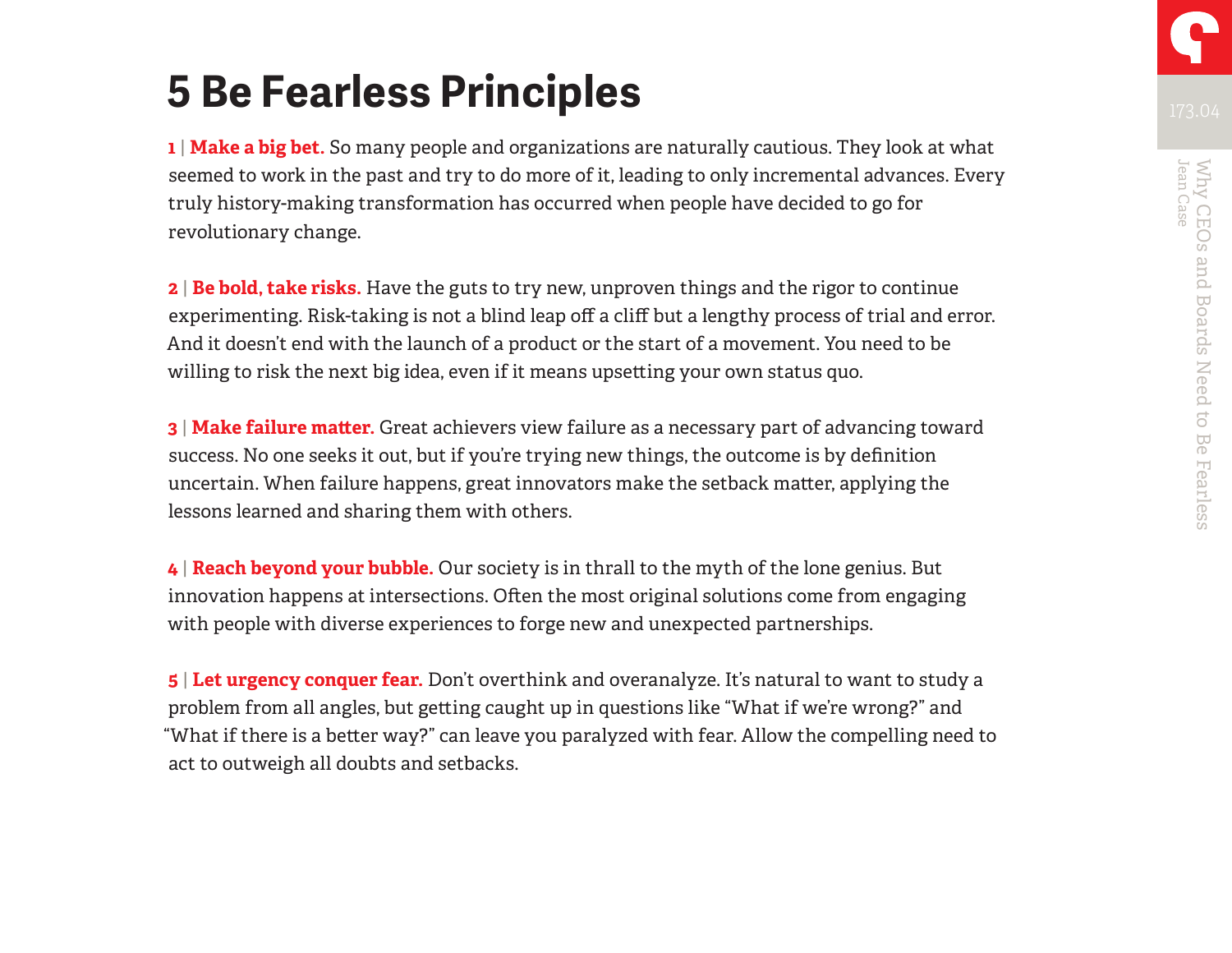Taken together, these principles form a road map for effective change-making for people from all walks of life, but it's important to note that they aren't "rules." They don't always work in tandem or sequentially, and none is more important than another. Think of them as a set of markers that can help identify when decisions are being made fearlessly.

Whether you're working at a start-up, finding yourself at a personal crossroads, working as part of an established organization, or looking for inspiration to make a life-altering change, the Be Fearless principles can provide guidance on how to take that next step. **And the moment to do so is now.**